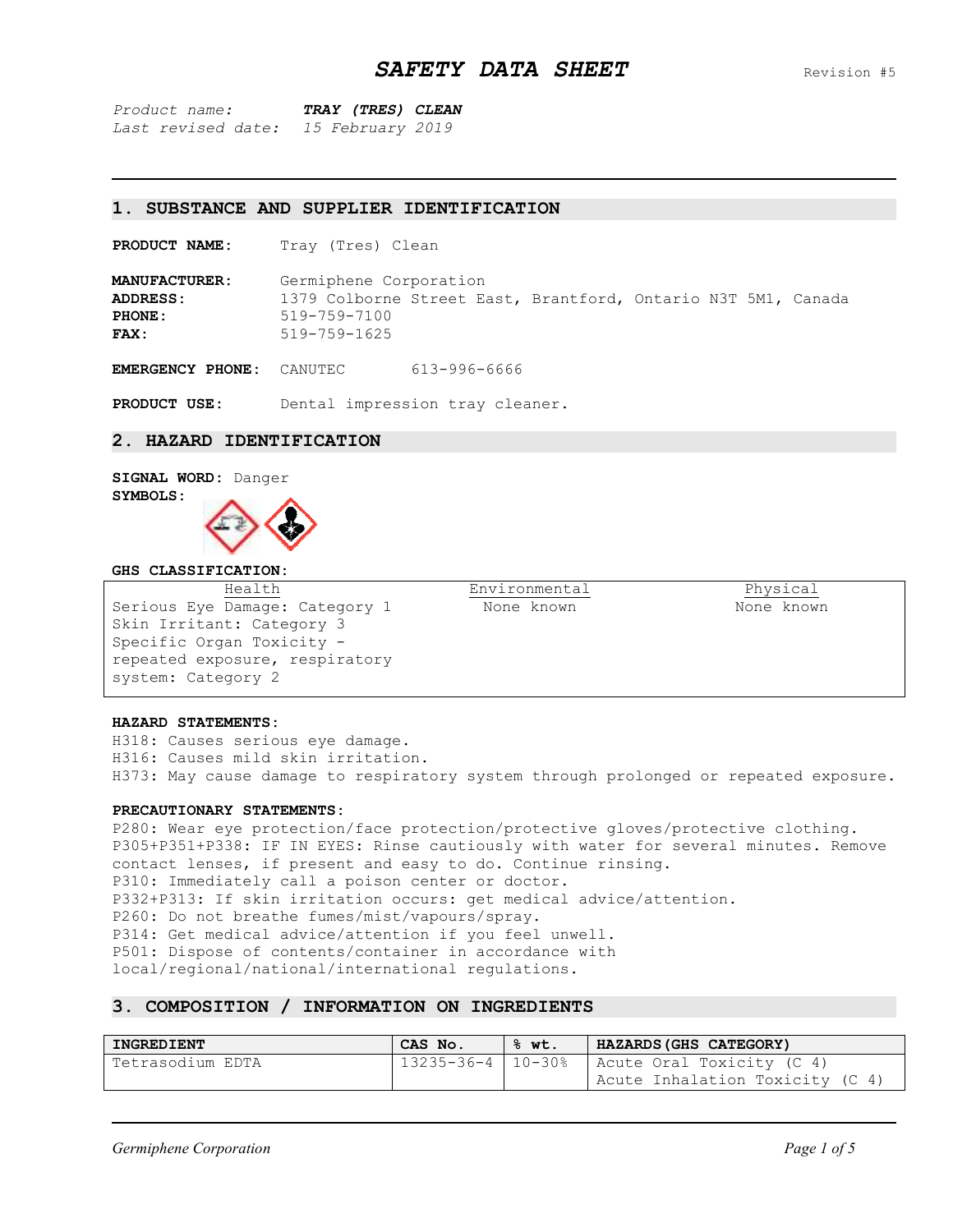| Product name:      | TRAY (TRES) CLEAN |
|--------------------|-------------------|
| Last revised date: | 15 February 2019  |

|                         |                  |             | Serious Eye Damage (C 1)         |
|-------------------------|------------------|-------------|----------------------------------|
|                         |                  |             | Specific Target Organ Toxicity - |
|                         |                  |             | repeated exposure, respiratory   |
|                         |                  |             | system $(C2)$                    |
| Benzotriazole           | $95 - 14 - 7$    | $0.1 - 1$ % | Acute Oral Toxicity (C 4)        |
|                         |                  |             | Serious Eye Damage/Irritation (C |
|                         |                  |             | 2A)                              |
| Isopropyl Alcohol       | $67 - 63 - 0$    | $1 - 5%$    | Flammable Liquids (C2)           |
|                         |                  |             | Acute Oral Toxicity (C 4)        |
|                         |                  |             | Serious Eye Damage/Irritation (C |
|                         |                  |             | 2A)                              |
|                         |                  |             | Specific Target Organ Toxicity - |
|                         |                  |             | single exposure, central nervous |
|                         |                  |             | system $(C3)$                    |
| Propylene Glycol        | $57 - 55 - 6$    | $1 - 5%$    | Skin Corrosion/Irritation (C 3)  |
|                         |                  |             | Serious Eye Damage/Irritation (C |
|                         |                  |             | 2B)                              |
| Cocoamidopropyl betaine | $61789 - 40 - 0$ | $1 - 5%$    | Skin Corrosion/Irritation (C2 A) |
|                         |                  |             | Serious Eye Damage/Irritation (C |
|                         |                  |             | (2A)                             |

# **4. FIRST AID MEASURES**

| EYES:                    | Immediately flush eyes with running water for at least 20 minutes,<br>holding the eyelids apart to ensure rinsing of the entire surface<br>of the eye and lids with water. Seek medical attention<br>immediately. If physician is not available, flush for an |
|--------------------------|---------------------------------------------------------------------------------------------------------------------------------------------------------------------------------------------------------------------------------------------------------------|
|                          | additional 15 minutes and then transport victim to medical care.                                                                                                                                                                                              |
| SKIN:                    | Wash with large amount of running water and soap (if available)<br>for 20 minutes. Remove contaminated clothing and shoes. Get<br>immediate medical attention. Wash clothing and decontaminate<br>shoes before reuse.                                         |
| INGESTION:               | Never give anything by mouth if victim is rapidly losing<br>consciousness or is unconscious or convulsing. If vomiting occurs<br>naturally, have victim lean forward to reduce risk of aspiration.<br>Seek medical attention immediately.                     |
| INHALATION:              | Remove victim to fresh air. Artificial respiration should be<br>given if necessary. Seek medical attention immediately.                                                                                                                                       |
| 5. FIREFIGHTING MEASURES |                                                                                                                                                                                                                                                               |

| <b>FLAMMABILITY:</b>                                          | No.                       |
|---------------------------------------------------------------|---------------------------|
| <b>COMBUSTIBLE:</b>                                           | Yes.                      |
| MEANS OF EXTINCTION:                                          | $CO2$ dry chemical media. |
| HAZARDOUS COMBUSTION PRODUCTS: Oxides of carbon and nitrogen. |                           |

# **6. ACCIDENTAL RELEASE MEASURES**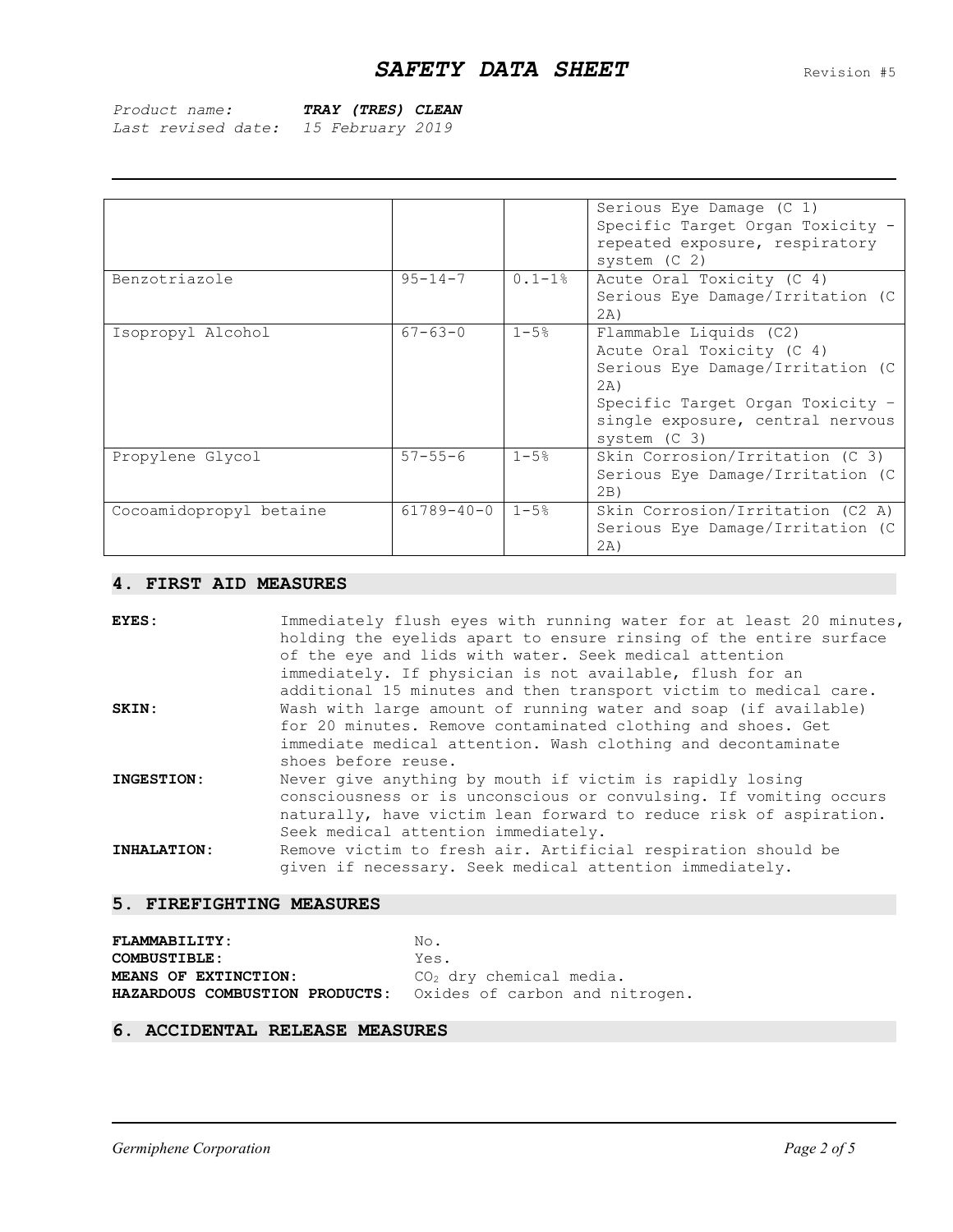*Product name: TRAY (TRES) CLEAN Last revised date: 15 February 2019*

Small spills can be wiped with absorbent paper. Large spills should be absorbed with sand, earth or similar material or mopped up and wash with water.

#### **7. HANDLING AND STORAGE**

Store in cool, dry place.

### **8. EXPOSURE CONTROLS / PERSONAL PROTECTION**

**VENTILATION:** Recommended if mixture is to be sprayed or misted. **RESPIRATORY PROTECTION:** None needed. **EYE PROTECTION:** Yes. Chemical splash goggles. SKIN PROTECTION: Yes. Latex gloves. **OTHER PROTECTIVE CLOTHING OR EQUIPMENT:** No.

### **9. PHYSICAL AND CHEMICAL PROPERTIES**

**APPEARANCE:** Amber coloured **ODOUR:** Lemon PHYSICAL STATE: Liquid **pH @ 22<sup>o</sup> + 1 <sup>o</sup>C:** 8.5 – 10.5 **BOILING POINT:** N/Av **FREEZING POINT:** N/Av **EVAPORATION RATE:**  $N/AV$ **SPECIFIC GRAVITY @ 25 ± 1°C:** 1.100 – 1.200 **VISCOSITY:** N/Av **VAPOUR PRESSURE (mmHg):** N/Av SOLUBILITY: N/Av

## **10. STABILITY AND REACTIVITY**

**STABILITY:** Stable at normal conditions. **CONDITIONS TO AVOID (STABILITY):**  $N/AV$ **INCOMPATABILITY (MATERIALS TO AVOID):** Oxidizing materials. **HAZARDOUS DECOMPOSITION PRODUCTS:**  $N/AV$ 

## **11. TOXICOLOGICAL INFORMATION**

**Tetrasodium EDTA** Oral rat LD50 1780 - <2000 mg/kg Dermal rabbit LD50 >5000 mg/kg **Benzotriazole** Oral rat LD50 560 mg/kg Dermal rabbit LD50 >2000 mg/kg

**Isopropyl Alcohol** Oral rat LD50 1870 mg/kg Inhalation rat LC50 72.6 mg/L (72.6 mg/L), 4 hour Dermal rabbit LD50 4059 mg/kg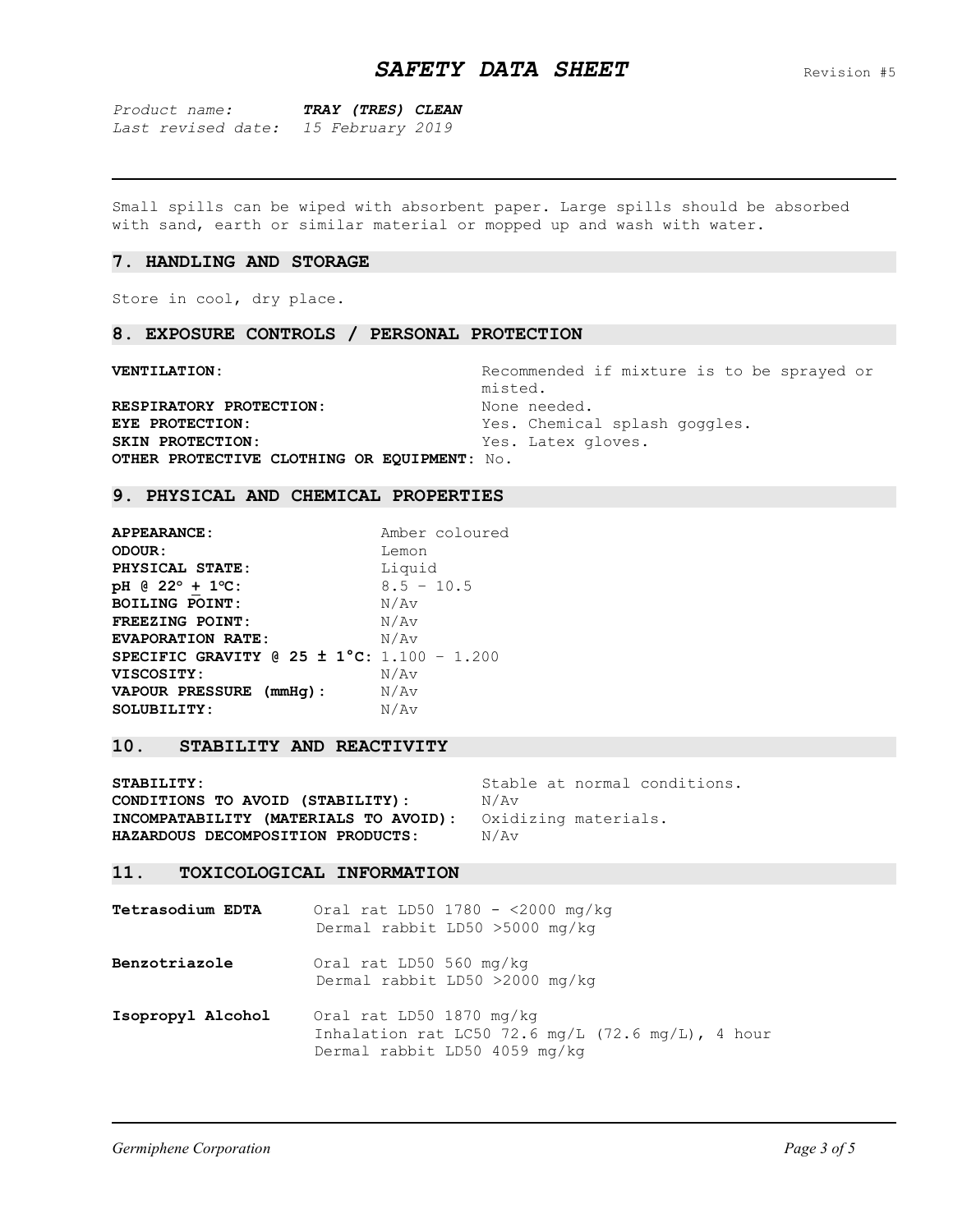# **SAFETY DATA SHEET** Revision #5

*Product name: TRAY (TRES) CLEAN Last revised date: 15 February 2019*

| Propylene Glycol |  | Oral rat LD50 20 000 mg/kg      |  |  |  |
|------------------|--|---------------------------------|--|--|--|
|                  |  | Dermal rabbit LD50 20 800 mg/kg |  |  |  |

**Cocoamidopropyl** Oral LD50 5000 - 10 000 mg/kg

**betaine**

# **12. ECOLOGICAL INFORMATION**

N/Av

## **13. DISPOSAL CONSIDERATIONS**

**WASTE DISPOSAL METHOD:** In accordance with local, federal or provincial law.

## **14. TRANSPORT INFORMATION**

Not regulated by TDG.

## **15. REGULATORY INFORMATION**

**WHMIS CATEGORY:** CLASS B-2

## **16. OTHER INFORMATION**

**PREPARED BY:** Germiphene Technical Department

*Disclaimer*

*No representations or warranties, either expressed or implied, of merchantability, fitness for a particular purpose, or of any nature are made with respect to the product or information contained in this Material Safety Data Sheet. All information contained herein is presented in good faith and is believed to be appropriate and accurate. However, neither the above named supplier, nor any of its subsidiaries assumes any liability whatsoever for the accuracy or completeness of the information contained herein. Final determination of suitability of any material is the sole responsibility of the user. All materials may present unknown hazards and should be used with caution. Although certain hazards are described herein, we cannot guarantee that these are the only hazards that exist. The buyer or user assumes*